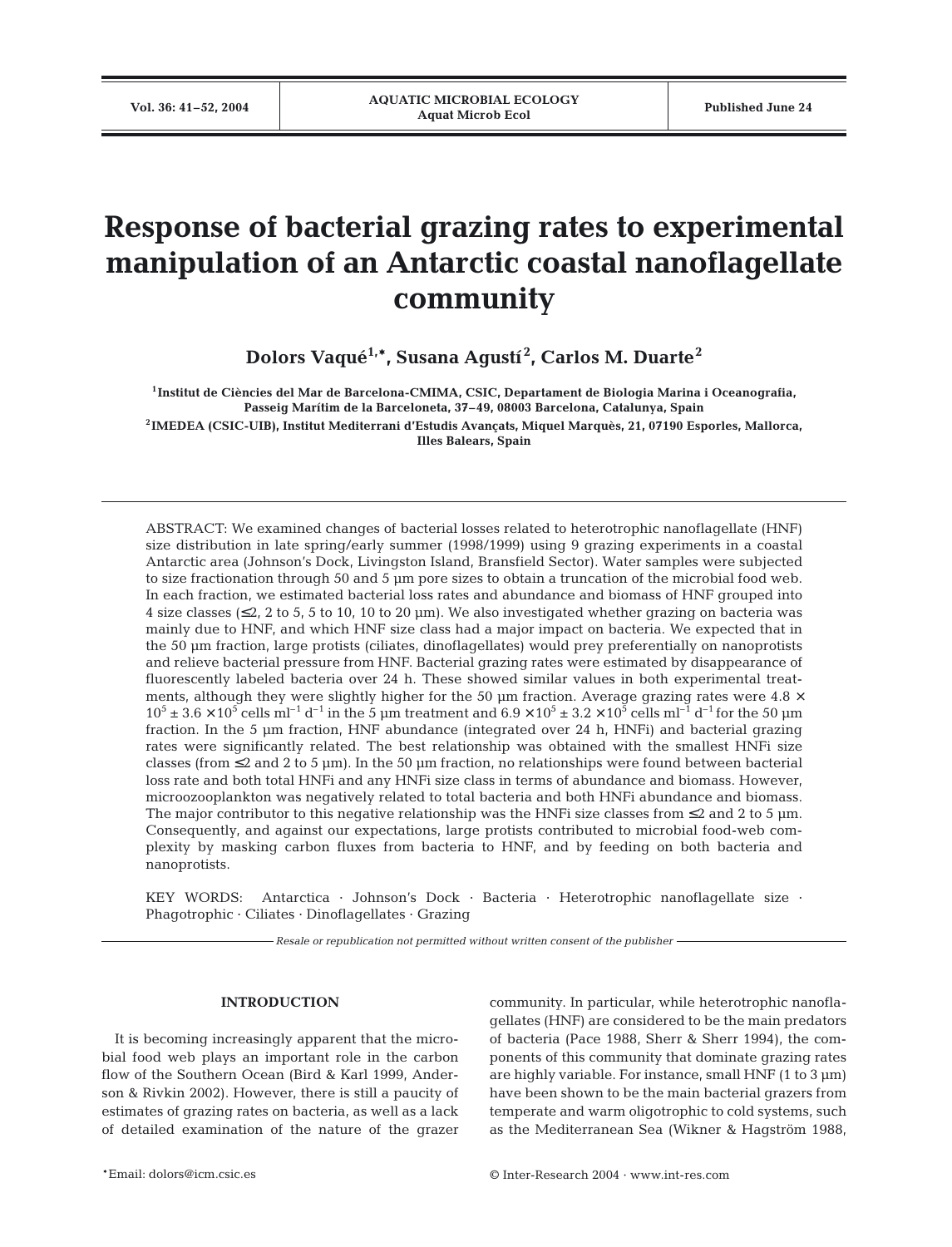Christaki et al. 2001), the Pacific Ocean near Hawaii (Calbet et al. 2001) and the Central Arctic Ocean (Sherr et al. 1997). However, there is also evidence that chonaoflagellates from 4 to 15 µm in size are the main grazers in the Southern Ocean (Leakey et al. 1996, Becquevort 1997). Some HNFs can use alternative prey, such as dissolved organic matter (Marchant & Scott 1993), as well as pico- and nanoeukaryotic cells of a similar size (Sanders 1991, Peters et al. 1998, Calbet et al. 2001, Sherr & Sherr 2002). HNFs can also engage in complex trophic interactions with larger protists such as ciliates and phagotrophic dinoflagellates (Capriulo et al. 1991, Lynn & Montagnes 1991). The structure of the protist community can, therefore, greatly affect bacterial grazing rates.

Here we examine bacterial grazing rates and their response to experimental manipulation (size fractionation) of the protist community in an Antarctic coastal ecosystem. The study was conducted in a shallow coastal area in Johnson's Dock, a sheltered bay receiving glacial melt water, adjacent to the Spanish Antarctic Base (Livingston Island, Shetland Islands, Bransfield Sector, Antarctica). Nine experiments examining the effects of size manipulation of HNFs on bacterial grazing rates were conducted in late spring/early summer 1998/1999. These experiments tested whether grazing on bacteria is mainly due to HNF, and what size fraction of HNF had the greatest impact on bacteria in the presence or absence of larger predators. We hypothesized that organisms such as ciliates and phagotrophic dinoflagellates should preferentially prey on nanoprotists and relieve bacterial pressure from HNF grazing when present.



Fig. 1. Sampling site  $($   $)$ , Johnson's Dock, Livingston Island (Antarctica)

## **MATERIALS AND METHODS**

**Study site and sampling.** The study was conducted in Johnson's Dock (62° 39.576' S, 60° 22.408' W), Livingston Island, Shetland Islands, Bransfield Sector, Antarctica (Fig. 1) from December 10, 1998, to January 2, 1999. Samples were collected from a small boat 2 or 3 times a week at a fixed station within the bay (25 m depth). On each sampling date a vertical profile of temperature and salinity was obtained with an Andera T-S probe, and water transparency was determined with a 25 cm diameter Secchi disc. We collected 30 l integrated water samples encompassing the photic layer (0 to 5 m). Using a flexible tube (7 m long, 10 cm diameter, with a weight at the end attached to a rope) submerged between 0 and 5 m depth, water was emptied into a 30 l carboy. Water was kept in the dark during transportation to the laboratory (15 min away from the sampling site). In the laboratory, the samples were processed to determine nutrient and chl *a* concentrations, bacterial, nanoplankton, and ciliate abundance and biomass, and grazing experiments were conducted.

**Nutrients.** Samples for inorganic nutrient determinations were taken in plastic bottles from the 30 l carboy at the end of each grazing experiment and kept frozen until analysis. Inorganic phosphorus nitrate, nitrite and ammonium were analyzed with an Evolution II (Alliance Instruments) autoanalyzer following Hansen & Coroleff (1983).

**Chl** *a* **concentration.** A variable water volume (100 to 250 ml, depending on phytoplankton biomass) was filtered through 0.45 µm-diameter cellulose acetate Millipore filters for spectrofluorometric analysis of chl *a* (Parsons et al. 1984). The filters were kept refrigerated for ca. 24 h in the dark while pigments were extracted in 90% acetone. Fluorescence was measured following extraction in a Shimadzu 1501 spectrofluorometer calibrated with pure chl *a* (Sigma).

**Bacterial, flagellate and ciliate abundance and biomass.** Subsamples of 100 ml were preserved with glutaraldehyde (1% final concentration) for bacteria and nanoflagellate counts. Duplicate subsamples of 5 and 10 ml for bacteria nanoflagellate counts were filtered through 0.2 and 0.6 µm polycarbonate filters, respectively, and stained with DAPI (4,6-diamidino-2 phenylindole, Porter & Feig 1980) at a final concentration of 5  $\mu$ g ml<sup>-1</sup> (Sieracki et al. 1985). The abundance of these microorganisms was determined by epifluorescence (Nikon Optiphot) microscopy. Nanoflagellates showing red-orange fluorescence (when illuminated with blue light) and/or plastidic structures were considered as phototrophic forms (phototrophic nanoflagellates PNF), while colorless nanoflagellates were counted as heterotrophic (HNF). Mixotrophic nanoflagellates could not be reliably identified. Bacterial size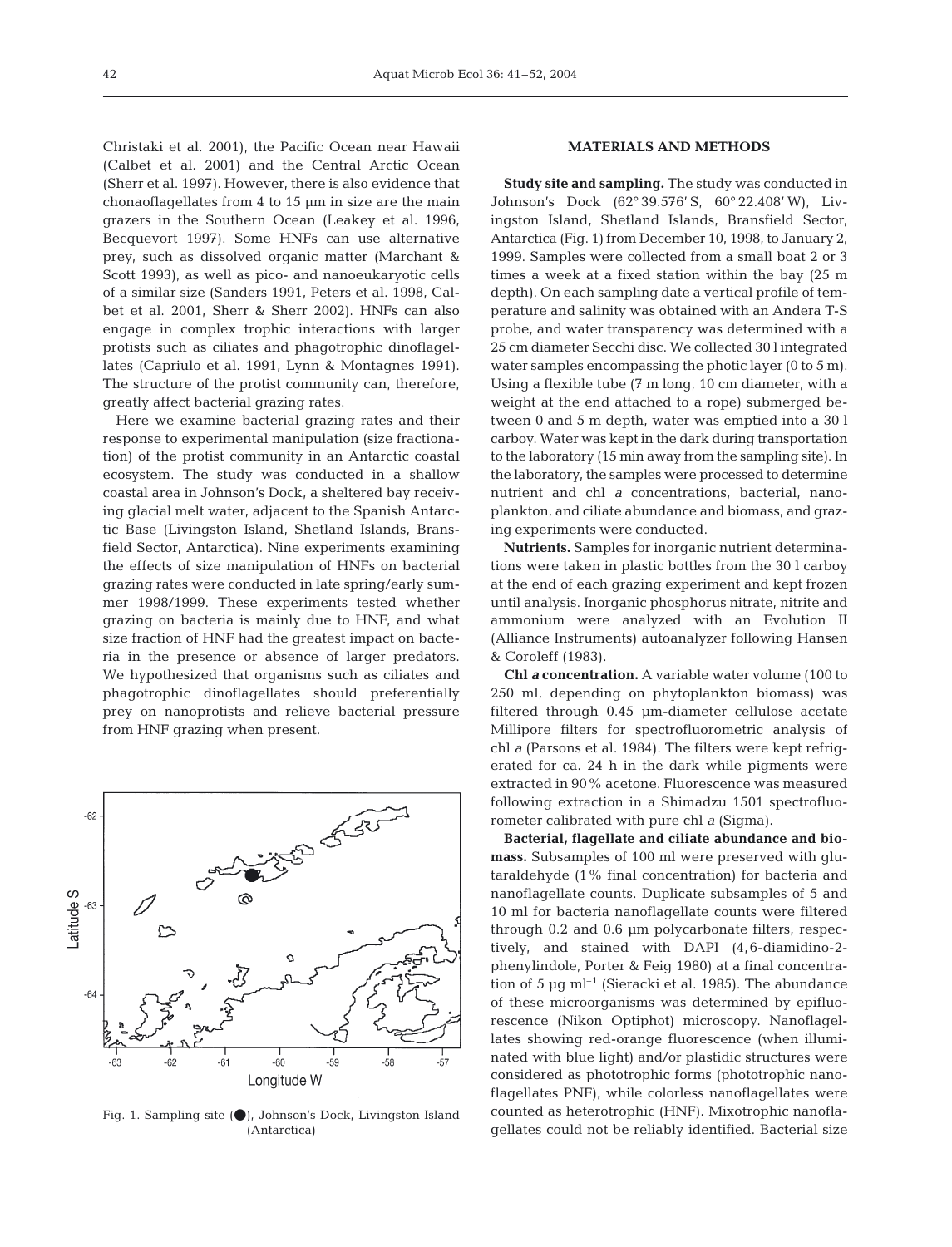was determined from the linear dimension of approximately 300 cells from 3 samples corresponding to the beginning (December 10, 1998), middle (December 15, 1998) and end (January 2, 1999) of the study period. We used an image analysis system attached to the microscope, using the NIH-image software as described in detail in Massana et al. (1997) to derive bacterial cell-size distributions. Bacterial biomass was calculated using the carbon-to-volume relationship derived by Norland (1993) from the data of Simon & Azam (1989): pg C cell<sup>-1</sup> = 0.12  $\times$   $V^{0.7}$ , where *V* is volume of bacteria in  $\mu$ m<sup>3</sup> cell<sup>-1</sup>.

Nanoflagellate size was determined by measuring lengths and widths of 50 to 150 cells (HNF plus PNF) per sample under an epifluorescence microscope with a calibrated ocular micrometer. HNF were grouped into 4 size classes:  $\leq 2$ , 2 to 5, 5 to 10 and 10 to 20 µm. Cell volumes were estimated using the most similar geometrical figure, and the carbon content estimated using a volume-to-carbon ratio of 0.22 pg C  $\mu$ m<sup>-3</sup> (Børsheim & Bratbak 1987).

Ciliates and large dinoflagellates, such as *Gyrodinium*, were enumerated in 1 l samples preserved in a 1% final concentration of acidic Lugol's solution. This concentration is at the lower end (0.6 to 20%) of the scales reported by several authors (Harris et al. 2000, and references therein). High concentrations of acid Lugol's solution (10 to 20%, Stoecker et al. 1994, Boyd et al. 1995) have been recommended to avoid cell losses. Therefore, the ciliate concentrations in this study may have been underestimated. A 100 ml subsample was placed in 100 ml sedimentation chambers for 48 h before enumeration at  $400\times$  magnification, using an inverted microscope (Zeiss). Average ciliate and dinoflagellate cell sizes were determined after measuring the lengths and widths of 30 to 100 cells; these values were then used to calculate the cell volume by approximation to the most similar geometric form. The carbon content of ciliates was estimated using the equations described in Menden-Deuer & Lessard (2000) that were derived from Putt & Stoecker's (1989) study for aloricate ciliates (pg C  $\mu$ m<sup>-3</sup> = 0.230 ×  $V^{0.984}$ , where  $V$  is cell volume in  $\mu$ m<sup>3</sup>), and from the studies on tintinnids by Verity & Langdon (1984) and Beers & Stewart (1967) (pg C  $\mu$ m<sup>3</sup> = 0.679 ×  $V^{0.841}$ ). Finally, dinoflagellate carbon content was estimated using Menden-Deuer & Lessard's (2000) C:*V* relationship for planktonic protist: pg C  $\mu$ m<sup>3</sup> = 0.216 ×  $V^{0.939}$ .

**Grazing experiments.** Estimates of grazing on bacteria by protists (HNF, ciliates, dinoflagellates) were based on the disappearance over time of fluorescently labeled bacteria (FLB) *(Brevundimonas diminuta,* formerly *Pseudomonas diminuta*, strain provided by 'La Colección Española de Cultivos tipo', Burjassot, Valencia, Spain) following the procedure of Pace et al. (1990)

and Vazquez-Dominguez et al. (1999). Grazing on bacteria was determined 2 or 3 times a week. In each determination, 7 l subsamples were drawn, 2 l were filtered through 0.8 µm polycarbonate filters (to exclude bacterial predators) to be used as controls, and 2 l were filtered through 5 µm net mesh to eliminate HNF predators (e.g. microzooplankton). Finally, the last 3 l were filtered through a 50 µm net mesh to exclude larger predators (e.g. naupliae*)*. FLB were added to 1 l duplicate samples (10 to 20% of ambient bacterial concentration) of each water fraction. The average volume of labeled *B. diminuta* was similar to the average volume of the ambient bacteria (0.066  $\pm$  0.003  $\mu$ m<sup>3</sup> cell<sup>-1</sup>, range: 0.064 and 0.071  $\mu$ m<sup>3</sup> cell<sup>-1</sup>). The samples were incubated for 24 h in a 1  $m<sup>3</sup>$  incubation tank with running seawater to maintain *in situ* temperature and light conditions. The abundance of *B. diminuta,* natural bacteria, HNF and PNF was determined at the beginning of the experiment and at 24 h, and ciliate and *Gyrodinium* abundance and size were determined only in the 50 µm fraction at the beginning of the experiment. The number and biomass of bacteria removed were derived using the mathematical model of Salat & Marrasé (1994). Grazing rates *(G)* on bacteria between 0 and 24 h were calculated as an exponential process:  $G = a/g \times (bac_0 \times e^{a[t_1 - t_0]} - bac_0)$ , where *a* is the net specific bacterial growth rate  $(d^{-1})$ , *g* is the specific bacterial grazing rate  $(d^{-1})$ , and  $(bac_0 \times e^{a[t_1 - t_0]} - bac_0)$ is the net bacterial production (NBP) between 0 and 24 h, with  $t_1$ ,  $t_0$  as the final and initial experimental times, respectively. Gross bacterial production (PB, µg  $C$  l<sup>-1</sup> d<sup>-1</sup>) was calculated as the sum of *G* and NBP. These calculations are based on the conservative assumption that all losses of bacteria during the incubations were due to grazing by protists.

To compare changes of HNF and bacterial abundance or biomass with bacterial losses over 24 h, we integrated  $HNF$  ( $HNF<sub>i</sub>$ ) or bacterial abundance and biomass within this period:

 $HNF_i$   $(t_1, t_0) = HNF_0 \times e^{(b \times 0.5 (t_1 - t_0))}$ , where *b* is the net specific HNF growth rate  $(d^{-1})$ , and HNF<sub>0</sub> is the HNF abundance or biomass at the beginning of the experiment. We carried out the same procedure for bacterial abundance and biomass.

# **RESULTS**

#### **Physico-chemical and biological parameters**

The waters in Johnson's Dock had a milky aspect (Secchi disk depth ~1.5 m) due to the glacial flour, a colloid of quartz crystals delivered from the adjacent glaciers (Azetsu-Scott & Syvitski 1999), which extended far offshore of Livingston Island, as revealed by transects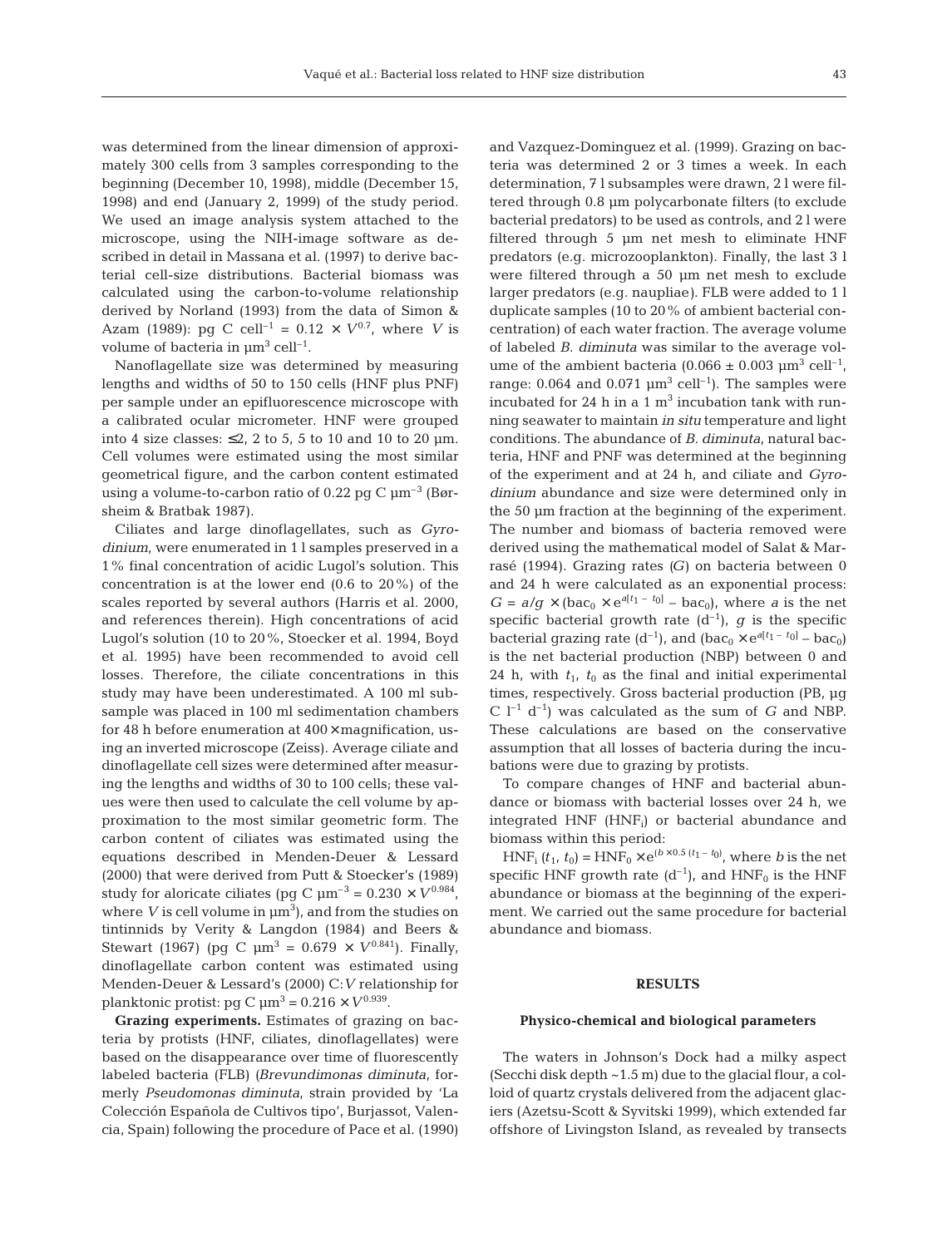conducted aboard the Spanish RV 'Hespérides' (Agustí & Duarte 2000). Surface salinity reached low values due to the fresh glacial melt waters, and temperature remained relatively uniform during the study period (Table 1). Nutrient concentrations were maintained at very high values (NO<sub>3</sub>: 22.2 to 31.4  $\mu$ M; NO<sub>2</sub>: 0.2 to 0.3  $\mu$ M; NH<sub>4</sub>: 1.1 to 2.5  $\mu$ M; PO<sub>4</sub>: 1.3 to 1.6  $\mu$ M; SiO<sub>4</sub>: 54.1 to 63.4 µM) throughout the study. Chl *a* concentrations ranged from 0.3 to 2.2  $\mu$ g l<sup>-1</sup> (average: 1.5  $\pm$  0.6  $\mu$ g  $l^{-1}$ , Table 1). The autotrophic community was dominated by PNF, including free-living *Phaeocystis* (3 to 5 µm, 14 ± 8% of PNF biomass) and *Cryptomonas* (10 to

12 um), which represented  $66 \pm 15\%$  of the PNF biomass (Table 1), and very few diatoms  $(*50*$  cells  $l^{-1}$ ). Bacteria and HNF dominated heterotrophic biomass, with choanoflagellates representing only  $16 \pm 7\%$  of the HNF biomass (Table 1). The microbial community fluctuated during the study period (Fig. 2). Minimal and maxumal abundance and cell size are shown in Table 2. Nanoflagellates (HNF and PNF) tended to be smaller in size as their abundance increased (Table 2). Temporal changes of bacteria, HNF and PNF net growth rates, using 5 and 50 µm-screened fractions, revealed that after 24 h incubation, bacteria and HNF abundance (in

Table 1. Summary of temperature (Temp), salinity (Sal), chl *a* concentration (Chl), and biomass of total phototrophic nanoflagellates (PNF), *Phaeocystis (Phaeo*.), *Cryptomonas (Crypto*.), bacterioplankton (Bact.), total heterotrophic nanoflagellates (HNF) and choanoflagellate (*Choano*.), and microzooplankton (ciliates: Cil; *Gyrodinium*: *Gyr)* during the study period. nd: not detected; –: not determined

| Date<br>(dd/mm/yy) | Temp<br>$(^{\circ}C)$ | Sal<br>$(\%0)$           | Chl<br>$(\mu q l^{-1})$ | <b>PNF</b> |      | Phaeo. Crypto.<br>( $\mu$ g Cl <sup>-1</sup> ) ( $\mu$ g Cl <sup>-1</sup> ) ( $\mu$ g Cl <sup>-1</sup> ) | Bact. | <b>HNF</b> | Choano.<br>(μg Cl <sup>-1</sup> ) (μg Cl <sup>-1</sup> ) (μg Cl <sup>-1</sup> ) (μg Cl <sup>-1</sup> ) (μg Cl <sup>-1</sup> ) | Cil | Gyr  |
|--------------------|-----------------------|--------------------------|-------------------------|------------|------|----------------------------------------------------------------------------------------------------------|-------|------------|-------------------------------------------------------------------------------------------------------------------------------|-----|------|
| 10/12/98           | 0.9                   | $\overline{\phantom{0}}$ | 1.0                     | 18.3       |      |                                                                                                          | 23.5  | 3.5        | 1.1                                                                                                                           | 5.1 | 1.34 |
| 12/12/98           | 0.8                   | 33.37                    | 0.3                     | 49.9       | 5.1  | 23.6                                                                                                     | 22.3  | 8.2        | 1.3                                                                                                                           | 0.8 | 0.47 |
| 15/12/98           | 0.6                   | 33.17                    | 2.0                     | 68.4       | 5.3  | 50.1                                                                                                     | 28.1  | 8.3        | 1.1                                                                                                                           | 1.0 | 1.76 |
| 18/12/98           | 0.7                   | 33.35                    | 1.5                     | 57.8       | 4.7  | 37.7                                                                                                     | 21.4  | 18.2       | 1.3                                                                                                                           | 5.5 | 6.20 |
| 21/12/98           | 0.5                   | 32.24                    | 1.2                     | 46.2       | 6.1  | 24.2                                                                                                     | 22.3  | 9.2        | 0.9                                                                                                                           | 1.4 | 0.12 |
| 24/12/98           | 0.9                   | 32.89                    | 1.5                     | 91.4       | 6.7  | 85.6                                                                                                     | 46.5  | 7.8        | 0.9                                                                                                                           | nd  | 0.04 |
| 27/12/98           | 1.1                   | 33.33                    | 2.2                     | 35.8       | 4.5  | 26.9                                                                                                     | 24.3  | 10.1       | 1.4                                                                                                                           | 2.4 | 0.03 |
| 29/12/98           | 1.2                   | 33.31                    | 2.1                     | 47.8       | 10.8 | 22.8                                                                                                     | 39.2  | 6.7        | 1.3                                                                                                                           | 1.1 | 0.73 |
| 02/01/99           | 0.4                   | 33.68                    | 1.3                     | 34.5       | 11.3 | 24.6                                                                                                     | 31.6  | 6.4        | 1.6                                                                                                                           | 0.6 | 0.54 |

Table 2. Minimal (upper line) and maximal (lower line) values of abundance or cell volume (prefix 'V') of different microorganisms (bacteria: Bact; heterotrophic and phototrophic nanoflagellates: HNF and PNF) over all experiments in both treatments (5 and 50 µm) at Time 0 and after 24 h incubations (represented as 0 or 24 after experiment name)

|      |            | 5 µm treatment                         |      |                |                                        |      |                | 50 µm treatment                        |      |                |                                        |
|------|------------|----------------------------------------|------|----------------|----------------------------------------|------|----------------|----------------------------------------|------|----------------|----------------------------------------|
| Expt | Date       | Variable                               | Expt | Date           | Variable                               | Expt | Date           | Variable                               | Expt | Date           | Variable                               |
| no.  | (dd/mm/yy) |                                        |      | no. (dd/mm/yy) |                                        |      | no. (dd/mm/yy) |                                        |      | no. (dd/mm/yy) |                                        |
|      |            | $\textbf{Bact}_0$                      |      |                | $\text{Bact}_{24}$                     |      |                | $\text{Bact}_0$                        |      |                | $\text{Bact}_{24}$                     |
|      |            | $(10^6 \text{ cells } \text{ml}^{-1})$ |      |                | $(10^6 \text{ cells } \text{ml}^{-1})$ |      |                | $(10^6 \text{ cells } \text{ml}^{-1})$ |      |                | $(10^6 \text{ cells } \text{ml}^{-1})$ |
| 9    | 02/01/99   | 1.08                                   | 4    | 18/12/98       | 1.37                                   | 4    | 18/12/98       | 1.29                                   | 3    | 15/12/98       | 1.28                                   |
| 6    | 24/12/98   | 2.36                                   | 5    | 21/12/98       | 2.65                                   | 6    | 24/12/98       | 2.81                                   | 5    | 21/12/98       | 2.70                                   |
|      |            | HNF <sub>0</sub>                       |      |                | HNF <sub>24</sub>                      |      |                | HNF <sub>0</sub>                       |      |                | HNF <sub>24</sub>                      |
|      |            | $(10^3$ cells ml <sup>-1</sup> )       |      |                | $(10^3 \text{ cells } \text{ml}^{-1})$ |      |                | $(10^3$ cells ml <sup>-1</sup> )       |      |                | $(10^3 \text{ cells ml}^{-1})$         |
| 1    | 10/12/98   | 1.20                                   | 1    | 10/12/98       | 1.31                                   | 9    | 02/01/99       | 1.23                                   | 4    | 18/12/98       | 0.54                                   |
| 6    | 24/12/98   | 2.67                                   | 6    | 24/12/98       | 2.52                                   | 6    | 24/12/98       | 3.33                                   | 6    | 24/12/98       | 2.23                                   |
|      |            | VHNF <sub>0</sub>                      |      |                | $VHNF_{24}$                            |      |                | VHNF <sub>0</sub>                      |      |                | VHNF <sub>24</sub>                     |
|      |            | $(\mu m^3$ cell <sup>-1</sup> )        |      |                | $(\mu m^3$ cell <sup>-1</sup> )        |      |                | $(\mu m^3$ cell <sup>-1</sup> )        |      |                | $(\mu m^3$ cell <sup>-1</sup> )        |
| 6    | 24/12/98   | 7.02                                   | 7    | 27/12/98       | 8.09                                   | 6    | 24/12/98       | 7.02                                   | .5   | 21/12/98       | 4.78                                   |
| 1    | 10/12/98   | 17.99                                  | 1    | 10/12/98       | 32.88                                  | 2    | 12/12/98       | 38.22                                  | 2    | 12/12/98       | 58.13                                  |
|      |            | $PNF_0$                                |      |                | $PNF_{24}$                             |      |                | $PNF_0$                                |      |                | $PNF_{24}$                             |
|      |            | $(10^3$ cells ml <sup>-1</sup> )       |      |                | $(10^3$ cells ml <sup>-1</sup> )       |      |                | $(10^3$ cells ml <sup>-1</sup> )       |      |                | $(10^3 \text{ cells ml}^{-1})$         |
| 1    | 10/12/98   | 1.79                                   | 1    | 10/12/98       | 1.51                                   | 1    | 10/12/98       | 2.37                                   | 4    | 18/12/98       | 1.13                                   |
| 8    | 29/12/98   | 4.84                                   | 3    | 15/12/98       | 4.28                                   | 8    | 29/12/98       | 4.34                                   | 3    | 15/12/98       | 5.39                                   |
|      |            | VPNF <sub>0</sub>                      |      |                | $VPNF_{24}$                            |      |                | VPNF <sub>0</sub>                      |      |                | $VPNF_{24}$                            |
|      |            | $(\mu m^3$ cell <sup>-1</sup> )        |      |                | $(\mu m^3$ cell <sup>-1</sup> )        |      |                | $(\mu m^3$ cell <sup>-1</sup> )        |      |                | $(\mu m^3$ cell <sup>-1</sup> )        |
| 8    | 29/12/98   | 40.64                                  | 8    | 29/12/98       | 19.49                                  | 5    | 21/12/98       | 35.10                                  | 8    | 29/12/98       | 18.94                                  |
| 2    | 12/12/98   | 88.56                                  | 9    | 02/01/99       | 158.42                                 | 6    | 24/12/98       | 105.63                                 | 6    | 24/12/98       | 96.14                                  |
|      |            |                                        |      |                |                                        |      |                |                                        |      |                |                                        |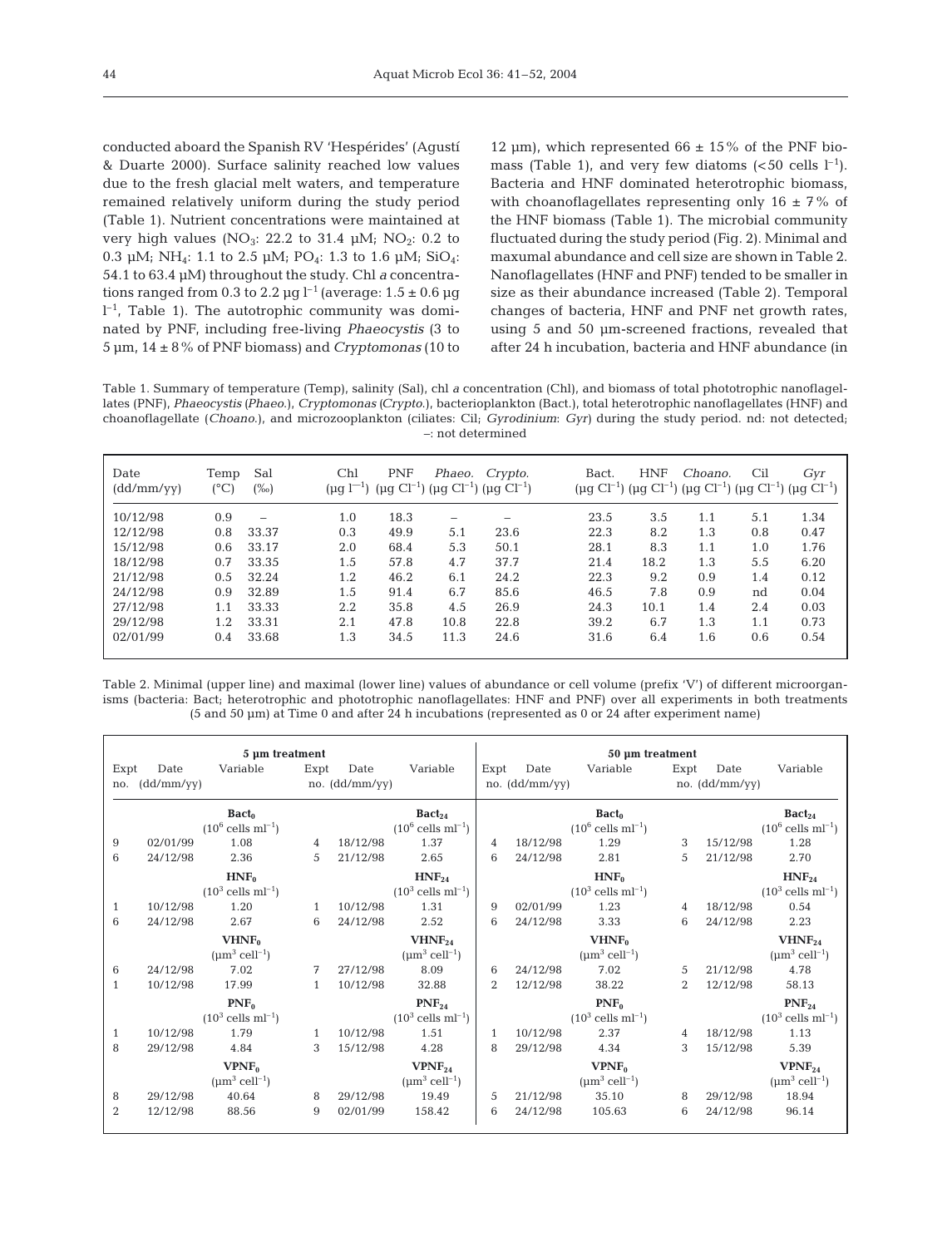most of cases) and PNF abundance (in 4 out of 9 cases) were lower in the 50 µm than in the 5 µm treatment (Fig. 2A–F). This decay observed in the 50 µm-screened fraction was likely due to predatory losses imposed by ciliates and the phagotrophic *Gyrodinium* (Fig. 2G). Ciliate abundance varied from undetectable to 1.74 ×  $10^3$  cells  $l^{-1}$ , and *Gyrodinium* abundance from  $0.11 \times 10^3$ to  $2.11 \times 10^3$  cells  $l^{-1}$  (Table 2, Fig. 2). The assemblage of oligotrich *(Strombidium acutum, S. conicum, Laboea* sp.) plus naked choreotrich *(Strobilidium* sp.) ciliates

was always present, except for the last sampling day, comprising between 13 and 86% of the total abundance and between 3 and 92% of biomass (when detectable). The second most important group was the Scuticociliates, which were present on 6 occasions, and varied between 9 and 71% of abundance and 3 and 86% of biomass. The phototrophic *Mesodinium* sp. was also fairly abundant at the end of the study period (up to 60% of total abundance), but in terms of biomass only achieved 39% of total ciliate biomass on the 5 occasions



10 12 15 18  $21$ **Date** 

nanoflagellate (HNF) and (E,F) phototrophic nanoflagellate (PNF) abundance during the study period in both treatments (5 and 50 µm) at Time 0 and after 24 h incubations (*t* = 0 and *t* = 24, respectively). (G) Evolution of phagotrophic ciliate and dinoflagellate abundance in the 50 µm treatment over the sampling dates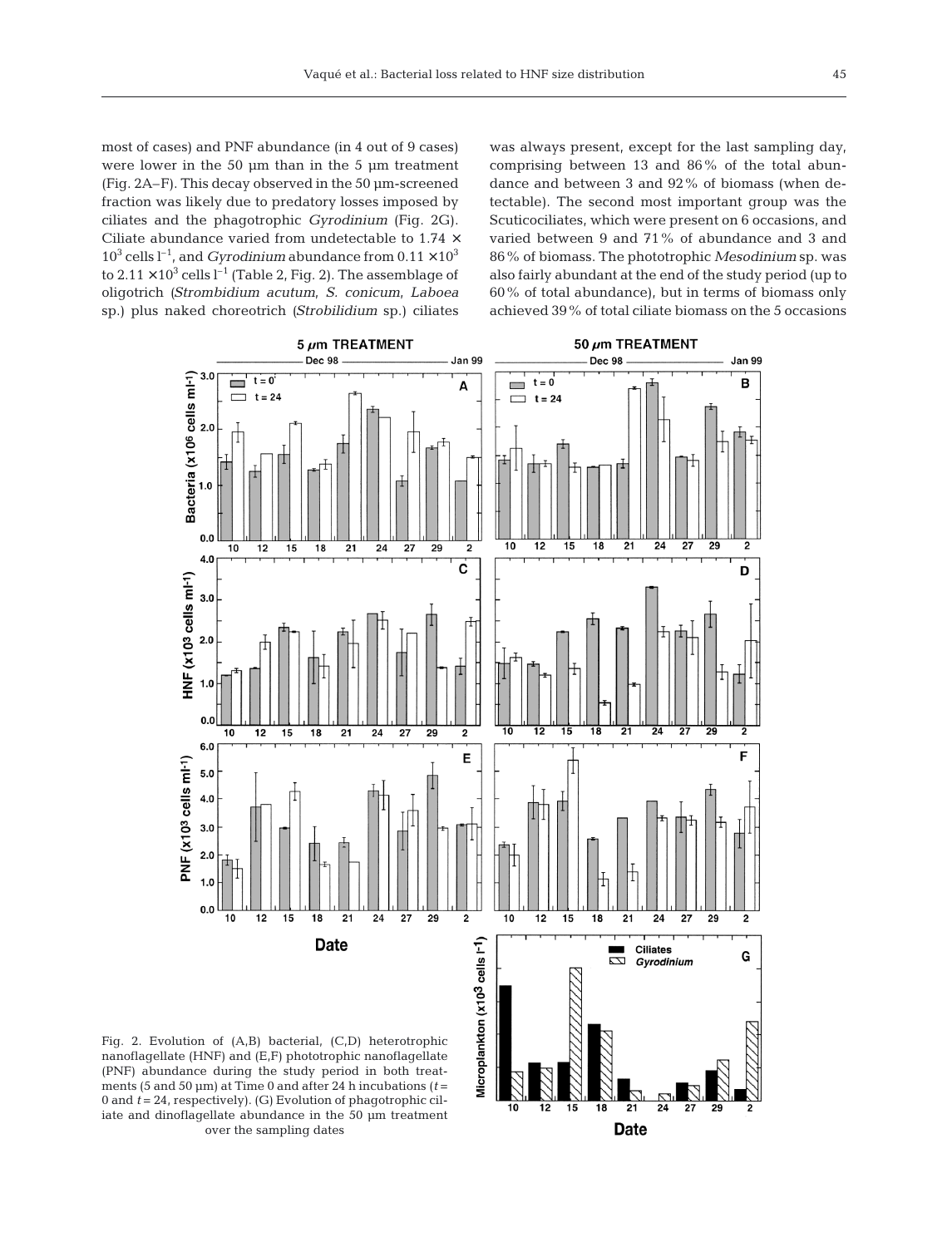when it was present. Ciliates included in other groups (mainly vorticellids) were present on 4 occasions, and varied between 5 and 27% of abundance and 3 and 78% of biomass. Finally, tintinnids were the least predominant (only found 3 times), varying in abundance between 16 and 28% and 4 and 26% of biomass.

# **Dynamics of nanoflagellate size classes**

The 2 to 5 µm size class dominated HNF abundance, both in the 5  $\mu$ m-screened fraction (53.7  $\pm$  5.9%) and in the 50  $\mu$ m-screened fraction (59.2  $\pm$  3.2%), followed by the size class of  $\leq$ 2 µm (5 µm-screened fraction: 37.6 ± 5.6%; 50  $\mu$ m-screened fraction: 30.9  $\pm$  3.3%). HNF abundance in the 5 to 10 µm size class was much lower (5  $\mu$ m-screened fraction: 8.5  $\pm$  0.9%, and 50  $\mu$ m-

5 um TREATMENT

 $\leq 2 \mu m$ 

Dec 98

 $t - 24$ 

Jan 99

Ъ

'n

Jon 00

Ά

c  $2 - 5 \mu m$ 

Dec 98

 $t = 0$ 

 $2.0 \leq 2 \mu m$ 

 $1.5$ 

 $1.0$ 

 $0.5$ 

 $1.5$ 

 $1.0$ 

 $2.0\frac{1}{2.5\mu m}$ 

screened fraction:  $9.5 \pm 1.9\%$ ), and was negligible in the 10 to 20  $\mu$ m size class (5  $\mu$ m-screened fraction: 0.2  $\pm$ 0.2%; 50 um-screened fraction:  $0.4 \pm 0.3$ %). HNF abundance decreased after 24 h, mostly in the 50 µmscreened fraction, with this decline being higher for the 2 to 5 µm HNF size class than for the  $\leq$ 2 µm one (Fig. 3). HNF net growth rates were higher in most cases for all size classes in the 5 µm-screened fraction than in the 50 µm-screened fraction (Fig. 4). The same trend applied to PNF.

## **Grazing rates**

Live controls were performed for each experimental set up, whereby water was filtered through 0.8 µm to remove bacterial predators and ensure that the dis-

50 um TREATMENT

 $\frac{1}{2}$  um

 $2 - 5 \mu m$ 

 $t = 24$ 

Jan 99

Ĵ.

Jan 99

 $\kappa$ 

Dec 98

 $t = 0$ 

 $2.0$  $\leq 2 \text{ nm}$ 

 $1.5$ 

 $1.0$ 

 $0.5$ 

 $2.0$  $2 - 5 \mu m$ 

 $1.5$ 

 $1.0$ 



Fig. 3. Changes of heterotrophic nanoflagellate (HNF) size classes during the study period at the Time 0 and at 24 h into the grazing experiments  $(t = 0$  and  $t = 24$ , respectively). Dashed lines indicate average abundance for each size class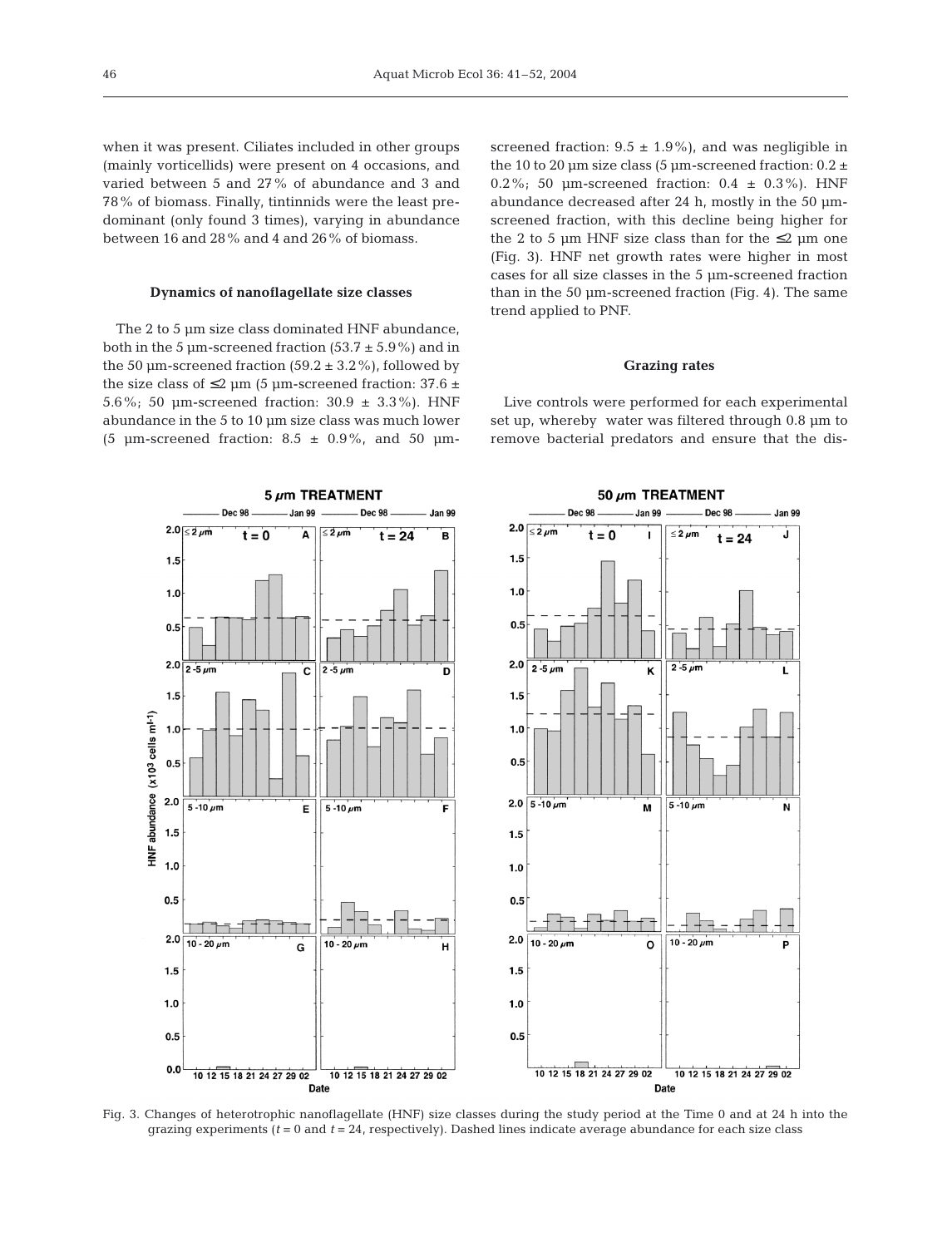

Fig. 4. Changes of net heterotrophic nanoflagellate (HNF) growth rates for each size class during the study period

appearance of FLBs was due only to grazers; 3 out of 9 experiments showed detectable, yet negligible, bacterial losses. Specific grazing rates  $(d^{-1})$  differed significantly for various size fractions  $(ANOVA: n =$ 27,  $F = 14.61$ ,  $p = 0.0001$ ). Grazing rates declined as the filtration cut-off size declined from 50 µm (average:  $0.41 \pm 0.17 \text{ d}^{-1}$ ) to 5 µm (average:  $0.27 \pm 0.18 \text{ d}^{-1}$ ) and 0.8  $\mu$ m (0.03 ± 0.058 d<sup>-1</sup>). The losses in the 0.8  $\mu$ m treatments were due to a few HNF that went through the 0.8 µm filters, as confirmed by microscopic examination of the samples.

The average bacterivory rate was slightly higher for the 50 µm (6.9  $\times$  10<sup>5</sup>  $\pm$  3.2  $\times$  10<sup>5</sup> cells ml<sup>-1</sup> d<sup>-1</sup>, 11.6  $\pm$ 5.36 µg C l<sup>-1</sup> d<sup>-1</sup>) than for 5 µm (4.8  $\times$  10<sup>5</sup> ± 3.6  $\times$  10<sup>5</sup> cells ml<sup>-1</sup> d<sup>-1</sup>, 8.1  $\pm$  6.1 µg C l<sup>-1</sup> d<sup>-1</sup>) screened samples (Fig. 5A,C). These losses accounted for the removal of the full bacterial production in the 50 µm-screened treatment (102  $\pm$  45% of bacterial production) and half of the bacterial production (53  $\pm$  33%) for the 5 µmscreened treatment.

#### 5 µm-screened fraction

Bacterial grazing rates were significantly related to HNFi abundance, but not to their biomass (Table 3). The combined abundance of the  $\leq 2$  and 2 to 5 µm HNFi fractions accounted for most (~75%, Table 3) of the variance in grazing rates among the different experiments. Similar results were obtained between HNFi ( $\leq$ 2 and 2 to 5 µm) biomass and consumed bacterial carbon and bacterial grazing rates (Table 3, Fig. 5A,B). Regression analyses suggest the 2 to 5 µm HNFi size class to be most closely associated with grazing rates (Table 3). Larger HNFi (5 to 10 µm) were not significantly related with grazing or with other nanoprotist cells (PNF or HNF), neither in terms of carbon nor in number of cells. However, a significant negative relationship was found between the net growth rate of 2 to 5 µm HNF and that of 5 to 10 µm HNF (Table 3), suggesting either predatory or competitive interactions within the HNF assemblage.

#### 50 µm-screened fraction

No relationships were found between bacterial loss rates and total HNFi or any HNFi size class in terms of either their abundance (data not shown) or biomass (Fig. 5C,D). Microozooplankton (ciliates and dinoflagellates) abundance was negatively related to total bacteria and HNFi abundance, as well as bacterial biomass (Table 3). The main contributors to this negative relationship in terms of abundance was the HNFi size classes  $\leq 2$  and 2 to 5 µm (Table 3). Contrary to our expectations, the presence of phagotrophic ciliates and dinoflagellates (e.g. *Gyrodinium)* (Table 1, Fig. 2) increased the food-web complexity, masking the tight relationship between HNFi and grazing rates on bacteria observed in the 5 µm treatment.

#### **DISCUSSION**

#### **Methodological considerations**

#### Fractionation

The size-fractionation approach has specific weaknesses. The fractionation step may cause cell damage and enrichment of dissolved organic matter (Landry 1994, Gasol & Moran 1999), and exclude large predators, which would affect nutrient regenerators (e.g. Güde 1986). For instance, the higher bacterial growth detected in the 5 µm-screened fraction on December 15 and 27 (Figs. 2 & 5) could be attributable to an extra supply of organic matter in this treatment due to cell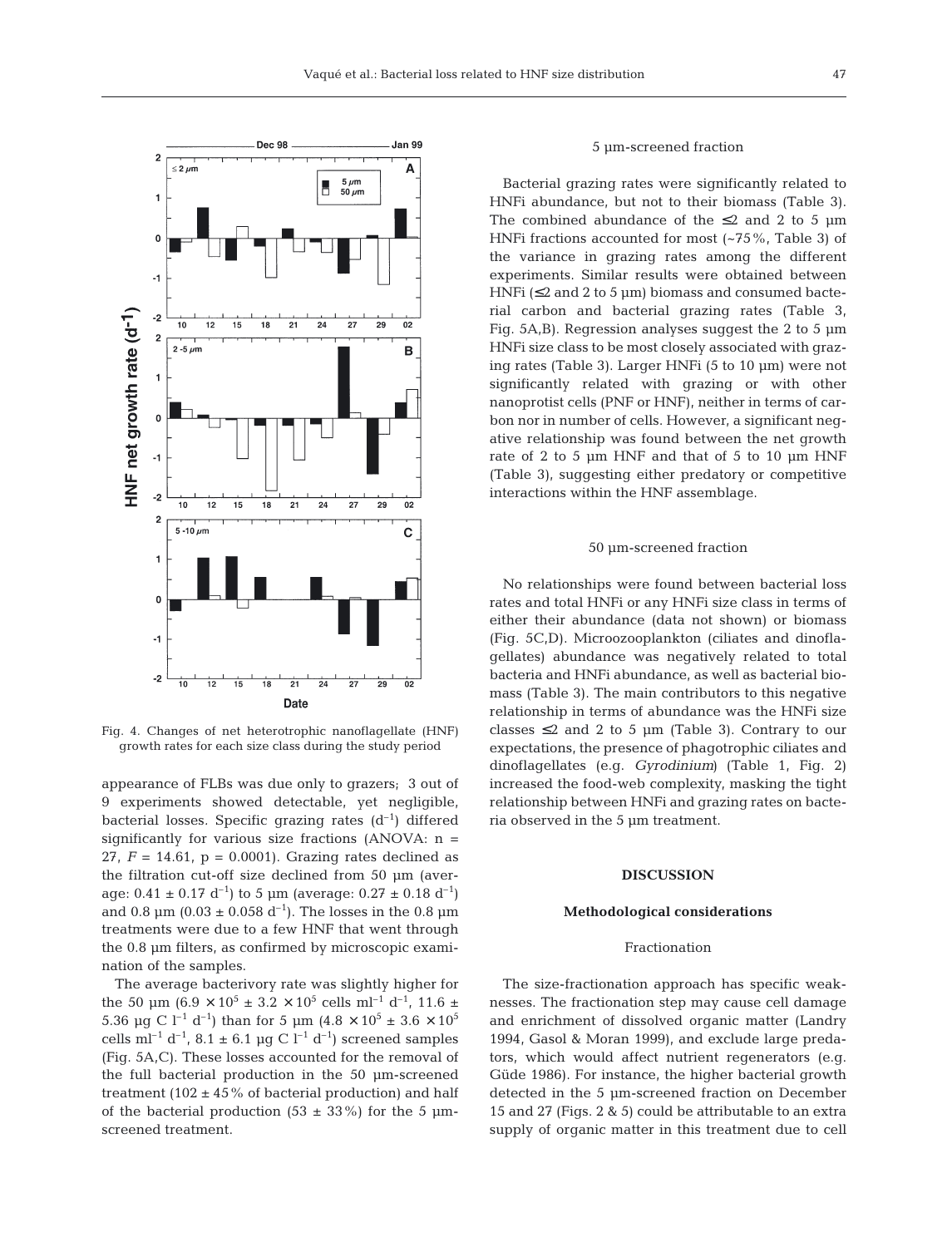

Fig. 5. Evolution of (A,C) bacterial carbon losses (Grz) and bacterial production (BP) and (B,D) HNF abundance integrated over 24 h  $(HNF<sub>i</sub>)$  for the different size classes ( $\mu$ m) during the study period. Grz: grazing rate

Table 3. Relationship between grazing rates on bacteria and heterotrophic nanoflagellates (HNF) integrated over 24 h; net HNF growth rate of 2 to 5 and 5 to 10 µm size classes; microzooplankton and bacteria or HNF integrated over 24 h. Values of different variables were log transformed. Dep.: dependent; *a*: intercept; *b*: slope; Ind.: independent. **Bold** values: relationships with statistically significant level ( $p \le 0.05$ ). GRZ: grazing rates (abundance of bacterial cells ingested ml<sup>-1</sup> d<sup>-1</sup>); BGRZ: grazing rates (biomass  $[\mu g]$  of bacterial carbon ingested  $l^{-1}$  d<sup>-1</sup>); HNFi: integrated HNF abundance (cells ml<sup>-1</sup>); BHNFi: integrated HNF biomass ( $\mu$ g HNF carbon l<sup>-1</sup>), numbers in parentheses refer to the size classes of HNFi; NHNFG: net HNF growth rate (d<sup>-1</sup>); MICRO: microzooplankton (ciliates + dinoflagellates); BNi: integrated bacterial abundance (cells ml<sup>-1</sup>); BBi: integrated bacterial biomass

| Dep. variable   | a        | $\boldsymbol{b}$ | Ind. variable        | n | t       | p     | $R^2$ |
|-----------------|----------|------------------|----------------------|---|---------|-------|-------|
| 5 µm treatment  |          |                  |                      |   |         |       |       |
| Log GRZ         | $-15.22$ | 6.31             | Log HNFi             | 9 | 4.37    | 0.003 | 0.732 |
| Log BGRZ        | $-0.88$  | 1.87             | Log B HNFi           | 9 | 1.56    | 0.162 | 0.259 |
| Log GRZ         | $-14.24$ | 6.08             | Log HNFi $(52+2-5)$  | 9 | 4.55    | 0.002 | 0.747 |
| Log BGRZ        | $-0.76$  | 4.62             | Log BHNFi $(52+2-5)$ | 9 | 2.93    | 0.022 | 0.550 |
| Log GRZ         | $-11.76$ | 2.21             | Log HNFi $(52)$      | 9 | 2.45    | 0.049 | 0.702 |
|                 |          | 3.69             | Loq HNFi $(2-5)$     |   | 3.01    | 0.023 |       |
| Log BGRZ        | 1.08     | 2.14             | Log BHNFi $(52)$     | 9 | 2.40    | 0.053 | 0.695 |
|                 |          | 3.69             | Log BHNFi $(2-5)$    |   | 3.02    | 0.024 |       |
| $NHNF2-5G$      | 0.61     | $-0.82$          | $NHNF_{5-10}G$       | 7 | $-3.53$ | 0.017 | 0.714 |
| 50 µm treatment |          |                  |                      |   |         |       |       |
| Log MICRO       | 23.40    | $-3.28$          | Log BNi              | 9 | $-2.55$ | 0.038 | 0.481 |
| Log BMICRO      | 8.60     | $-5.82$          | Log BBi              | 9 | $-3.35$ | 0.012 | 0.616 |
| Log MICRO       | 12.48    | $-2.95$          | Log HNFi             | 9 | $-2.84$ | 0.025 | 0.536 |
| Log BMICRO      | 2.09     | $-2.26$          | Log BHNFi            | 9 | $-1.38$ | 0.209 | 0.215 |
| Log MICRO       | 11.67    | $-2.44$          | Log HNFi $(52+2-5)$  | 9 | $-2.48$ | 0.047 | 0.600 |
|                 |          | $-0.44$          | Log HNFi $(5-10)$    |   | $-1.14$ | 0.297 |       |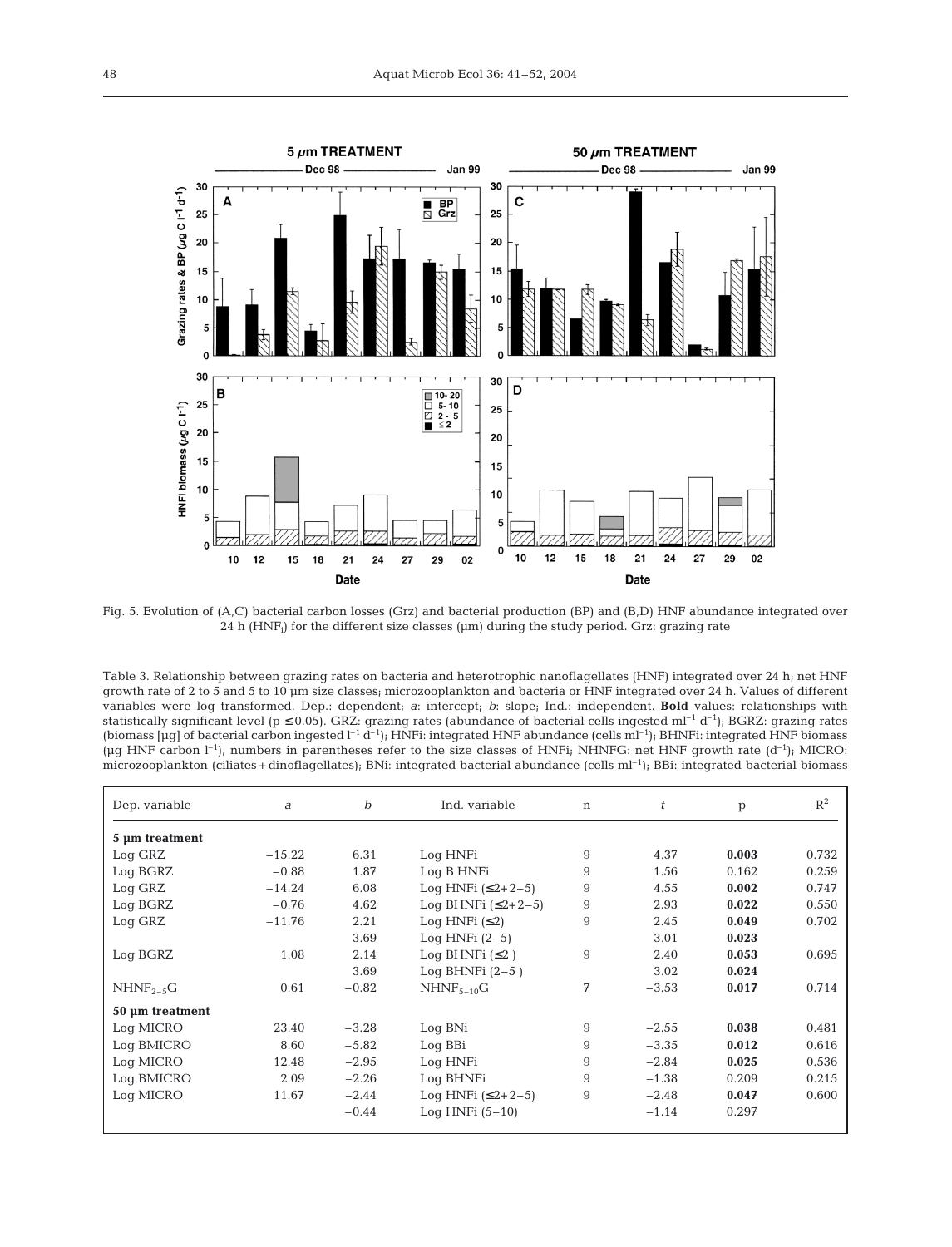breakage. The effectiveness of this approach in such a particular system can also be affected by the suspended colloid particles, which slightly reduced bacteria and nanoflagellate abundance in the 5 µm relative to the 50 µm fraction (Fig. 2). In addition, some HNF larger than 5 µm went through the 5 µm mesh net, suggesting the importance of the shape of HNF cells on the outcome of differential filtration treatments. For instance, HNF with lengths of 5 to 8 µm had widths of 2 to 2.5 µm. However, we were able to remove large predators in the 5 µm filtrate. The size of ciliates and other large protists always exceeded 5 µm width, so the 5 µm-screened treatment was successful in removing these larger predators. Due to the high inorganic nutrient concentration recorded in the ambient and in both treatments after 24 h incubation (data not shown), the exclusion of large predators probably did not significantly change nutrient regeneration. Despite the inherent limitations of the method, we were able to examine different size-dependent trophic interactions within microbial communities.

# Use of FLB for grazing bacterial measurements

We are aware that heat-killed fluorescent bacteria are perhaps not the best surrogate for measuring protozoan grazing rates. The main concern here is the assumption that they are preyed upon at the same rate as natural bacteria. In fact, we suspect that grazing rates may be underestimated. This is a problem broadly discussed in several review papers, and we will not try to add any new insights here (e.g. Landry 1994, Vaqué et al. 1994).

# **Microbial dynamics in Johnson's Dock**

This is the first report on temporal changes of planktonic microorganisms in this coastal area, revealing that Johnson's Dock was a peculiar system where water transparency was very poor (~1.5 m, Secchi disc) due to the glacial flour. A consequence of this 'darkness' was the low chlorophyll concentration found during the study period, in spite of high nutrient concentrations. Copepods were scarce  $\left($  < 100 ind. m<sup>-3</sup>); hence, large predators did not presumably deplete phytoplankton growth. Agustí & Duarte (2000) experimentally induced (using a mesocosm) a large phytoplankton bloom of *Thalassiosira antarctica* at the same sampling site, when light penetration increased due to sedimentation of colloid material. Diatoms were presumably grazed by a large community of tintinnids  $(13000 \text{ cells } l^{-1})$  and isopods.

# **Bacterial grazing and production rates**

The total bacterial grazing rates (abundance and biomass) recorded in Johnson's Dock are the highest yet reported for Antarctic waters (Table 4), although specific grazing rates and the impact on bacterial production were rather similar to those found in previous research reports (Table 4). The high bacterivory rates in Johnson's Dock may be attributable to the elevated bacterial abundance and biomass there (probably enhanced by the availability of allochthonous organic nutrients carried out by the glacial melting water). This was up to 5- or 10-fold greater than those reported previously for Antarctic waters (Leakey et al. 1996, Ander-

Table 4. Rates of growth, grazing, and percentage of carbon losses to bacterial carbon production in different Antarctic regions during similar sampling periods. nd: not detectable, nr: not reported

| Month   | <b>Site</b>                   | Growth rate<br>$(d^{-1})$ | $(d^{-1})$        | Grazing rate Carbon loss rate<br>$(\mu q C l^{-1} d^{-1})$ | % production<br>grazed | Source                                      |
|---------|-------------------------------|---------------------------|-------------------|------------------------------------------------------------|------------------------|---------------------------------------------|
| Dec/Jan | McMurdo Sound                 | $0.14 - 0.68$             | $0.04 - 0.58$     | nr                                                         | $28 - 86$              | Anderson & Rivkin (2001)                    |
| Dec/Jan | McMurdo Sound                 | $0.00 - 0.14$             | $< 0.0001 - 0.06$ | nr                                                         | $0.7 - 5$              | Moisan et al. (1991).<br>Putt et al. (1991) |
| Dec/Jan | Prydz Bay                     | $0.57 - 0.69$             | $0.008 - 0.13$    | $1.7 - 4.7$                                                | $11 - 36$              | Leakey et al. (1996)                        |
| Dec/Jan | Antarctic Confluence          | 0.44                      | $0.22 - 0.44$     | nr                                                         | $50 - 100$             | Kuparinen & Bjorsen (1992)                  |
| Jan     | Ice edge zone                 | $0.11 - 0.47$             | $nd - 0.31$       | $nd-1.8$                                                   | $nd-120$               | Vaqué et al. (2002b)                        |
| Jan     | Weddell Sea                   | $-0.40 - 1.15$            | $nd - 0.69$       | $nd-4.0$                                                   | $nd-120$               | Vaqué et al. (2002b)                        |
| Jan     | Bransfield St (FRONT)         | $0.12 - 0.39$             | $0.14 - 0.31$     | $0.8 - 2.5$                                                | $76 - 119$             | Vaqué et al. (2002b)                        |
| Jan     | Weddell Scotia Confl          | $0.21 - 0.49$             | $0.10 - 0.40$     | $0.7 - 4.7$                                                | $46 - 109$             | Vaqué et al. (2002b)                        |
| Dec/Jan | Bellingshausen                | $0.11 - 0.53$             | $0.13 - 0.26$     | $0.8 - 1.5$                                                | $35 - 100$             | Vaqué et al. (2002a)                        |
| Dec     | <b>Bransfield</b>             | $0.08 - 0.10$             | $0.007 - 0.14$    | $0.04 - 1.5$                                               | $0.5 - 174$            | Vaqué et al. (2002a)                        |
| Dec/Jan | Gerlache                      | $0.05 - 0.40$             | $0.02 - 0.25$     | $0.99 - 1.8$                                               | $38 - 80$              | Vaqué et al. (2002a)                        |
| Dec/Jan | Johnson's Dock 5 µm fraction  | $0.20 - 0.71$             | $0.001 - 0.52$    | $0.09 - 19.4$                                              | $1 - 113$              | This study                                  |
| Dec/Jan | Johnson's Dock 50 um fraction | $0.00 - 0.89$             | $0.05 - 0.58$     | $1.2 - 18.9$                                               | $22 - 181$             | This study                                  |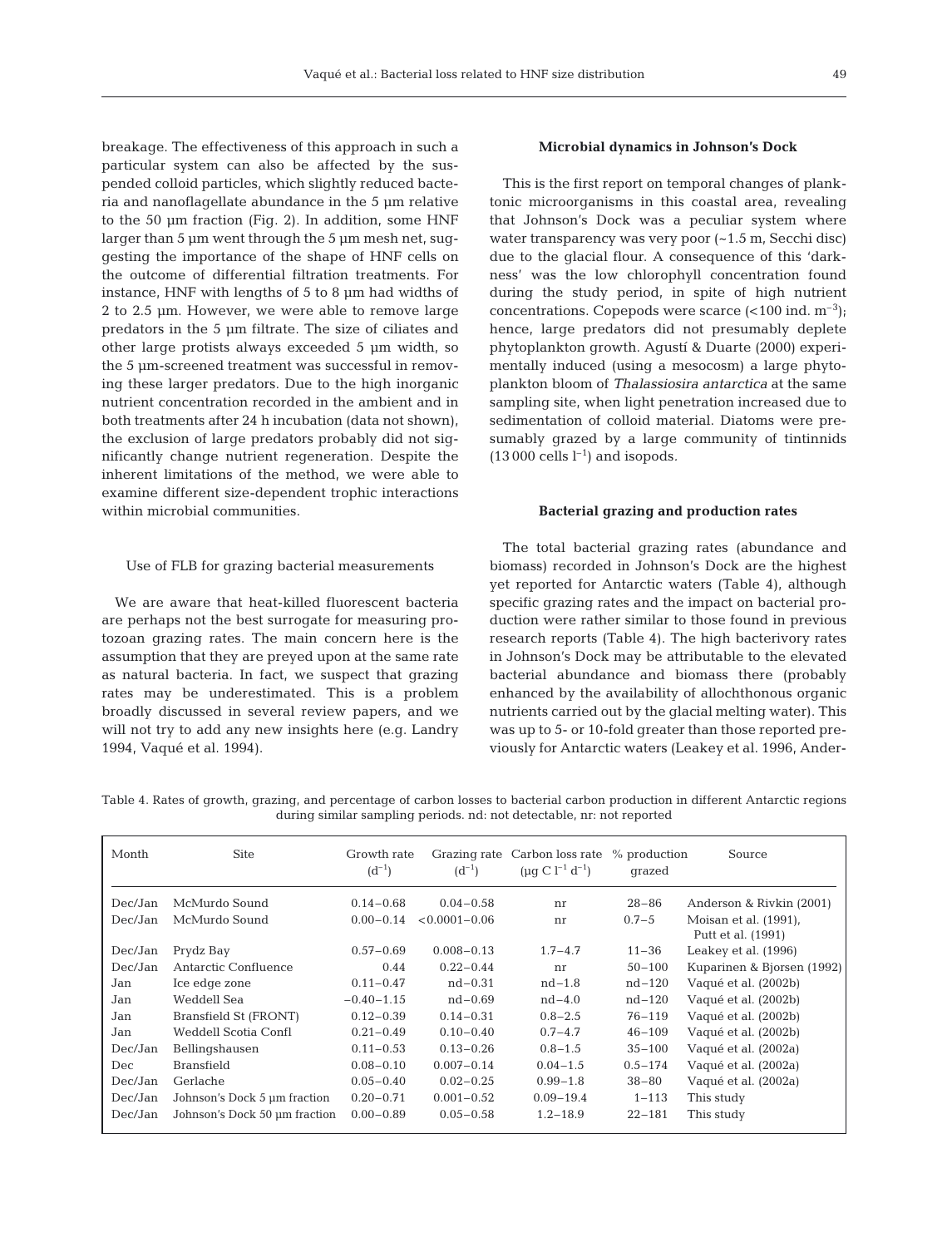son & Rivkin 2001, Vaqué et al. 2002a,b). Indeed, there is evidence that total grazing rates increase as prey increases (Vaqué et al. 1994, 2002b). The highest bacterial losses were observed in late December, consistent with previous reports (Anderson & Rivkin 2001). This high bacterial consumption (presumably by HNF) did not result in an obvious increase in HNF (after 24 h) in the 5 µm-screened treatment, and particularly in the 50  $\mu$ m-screened fraction, where HNF (2 to 5  $\mu$ m) decreased dramatically. These results suggested an important top-down control on HNF. The prey-topredator ratio (bacteria to HNF abundance) is between 400 and 1000 in most oligotrophic marine waters (Fenchel 1987). High ratios are indicative of strong predator pressure on HNF (Sanders et al. 1992, Gasol 1995). Bacteria-to-HNF abundance ratios reported for the Southern Ocean are rather low (Gerlache Strait, median: 85, Bird & Karl 1999; Ross Sea, median: 22, Putt et al. 1991; Prydz Bay, median: 142, Leakey et al. 1996), indicative of resource control of HNF abundance. In contrast, the bacteria-to-HNF abundance ratio at community level in Johnson's Dock was high, averaging  $625 \pm 109$ , and increasing when incubated in the presence of large protists  $(1344 \pm 144)$ . Topdown control of HNF abundance was particularly high in the 50 µm-screened fraction, which still showed bacterial mortality (Figs. 2 & 5).

Our results identify the smallest HNF  $(\leq 2$  and 2 to 5 µm), the most abundant size class, as the main consumers of bacteria (Table 3). The importance of the smallest HNF is consistent with previous reports for the Central Arctic Ocean (Sherr et al. 1997), Polar Front (Selph et al. 2001), Prydz Bay (Leakey et al. 1996), and Gerlache Strait (Bird & Karl 1999, Vaqué et al. 2002a). Cascading effects in planktonic communities (Calbet et al. 2001) led to the expectation of changes in nano- and picoplankton abundance in the presence of larger nanoflagellates (5 to 10 and 10 to 20 µm) and microzooplankton (e.g. ciliates, dinoflagellates). However, those effects were only apparent in the negative relationship between the net HNF growth rate of the 5 to 10  $\mu$ m size class and that of the 2 to 5  $\mu$ m size class (Table 3). Furthermore, it is difficult to establish the details of predator pressure on bacteria due solely to small HNF or to other HNF size classes when larger protists are also present. We expected that the presence of microzooplankton would relieve grazing pressure on bacteria by nanoflagellates; however, this was not the case, as total grazing rates on bacteria remained similar or increased in the presence of microzooplankton. Indeed, ciliates can also be important bacterivores when bacteria are abundant (e.g.  $>10^6$ )  $ml<sup>-1</sup>$ , as reported in estuarine and coastal marine systems (Hudson river estuary, Vaqué et al. 1992; George sound, Sherr et al. 1989; Melt ponds of McMurdo ice

shelf, James et al. 1995). Hence, large protists could also feed on the abundant bacterial population in Johnson's Dock.

# **CONCLUSION**

We provide evidence of the complexity of the trophic relationship within the microbial food web in an Antarctic coastal area. High bacterial losses, largely impinged by small HNF were maintained in the presence of their predators, which can also predate on bacteria themselves. Hence, bacteria appear to be a fundamental direct resource for the entire heterotrophic compartment of the microbial food web in the Antarctic coastal area studied.

*Acknowledgements.* This research was part of the ESEPAC program funded by the Spanish National Antarctic Programme (CICYT ANT97-0273). We thank 'Finis', Víctor Alvà, Óscar Robledo and Luis Gracia for assistance in the field, Clara Cardelús for making helpful comments on the manuscript, Roser Ventosa for analyzing the inorganic nutrients, the personnel of the Spanish Antarctic Base 'Juan Carlos I', especially to M. Castejón and C. Gamboa for support during the study, and the crew of RV 'Hespérides' for assistance on the ship during the trip to Antarctica.

#### LITERATURE CITED

- Agustí S, Duarte CM (2000) Experimental induction of a large phytoplankton bloom in Antarctic coastal waters. Mar Ecol Prog Ser 206:73–85
- Anderson MR, Rivkin RB (2001) Seasonal patterns in grazing mortality of bacterioplankton in polar oceans: a bipolar comparison. Aquat Microb Ecol 25:195–206
- Azetsu-Scott K, Syvitski JPM (1999) Influence of melting icebergs on distribution, characteristics and transport of marine particles in an East Greenland Fjord. J Geophys Res 104(C3):5321–5328
- Becquevort S (1997) Nanoprotozooplankton on the Atlantic sector of the Southern Ocean during early spring: biomes feeding activities. Deep-Sea Res II 44:355–373
- Beers JR, Steward GL (1967) Microzooplankton in the euphotic zone at five locations across the California current. J Fish Res Board Can 24:2053–2068
- Bird DF, Karl DM (1999) Uncoupling of bacteria and phytoplankton during the austral spring bloom in Gerlache Strait, Antarctic Peninsula. Aquat Microb Ecol 19:13–27
- Børsheim KY, Bratbak G (1987) Cell volume to cell carbon conversion factors for a bacterivorous *Monas* sp. enriched from seawater. Mar Ecol Prog Ser 36:171–175
- Boyd PW, Strom S, Whitney FA, Doherty S, Wen ME, Harrison PJ, Wong CS, Varela DE (1995) The NE subarctic Pacific in winter: I. Biological standing stocks. Mar Ecol Prog Ser 128:11–24
- Calbet A, Landry MR, Nunnery S (2001) Bacteria-flagellate interactions in the microbial food web of the oligotrophic subtropical North Pacific. Aquat Microb Ecol 23:283–292
- Capriulo GM, Sherr EB, Sherr EF (1991) Trophic behaviour and related community feeding activities of heterotrophic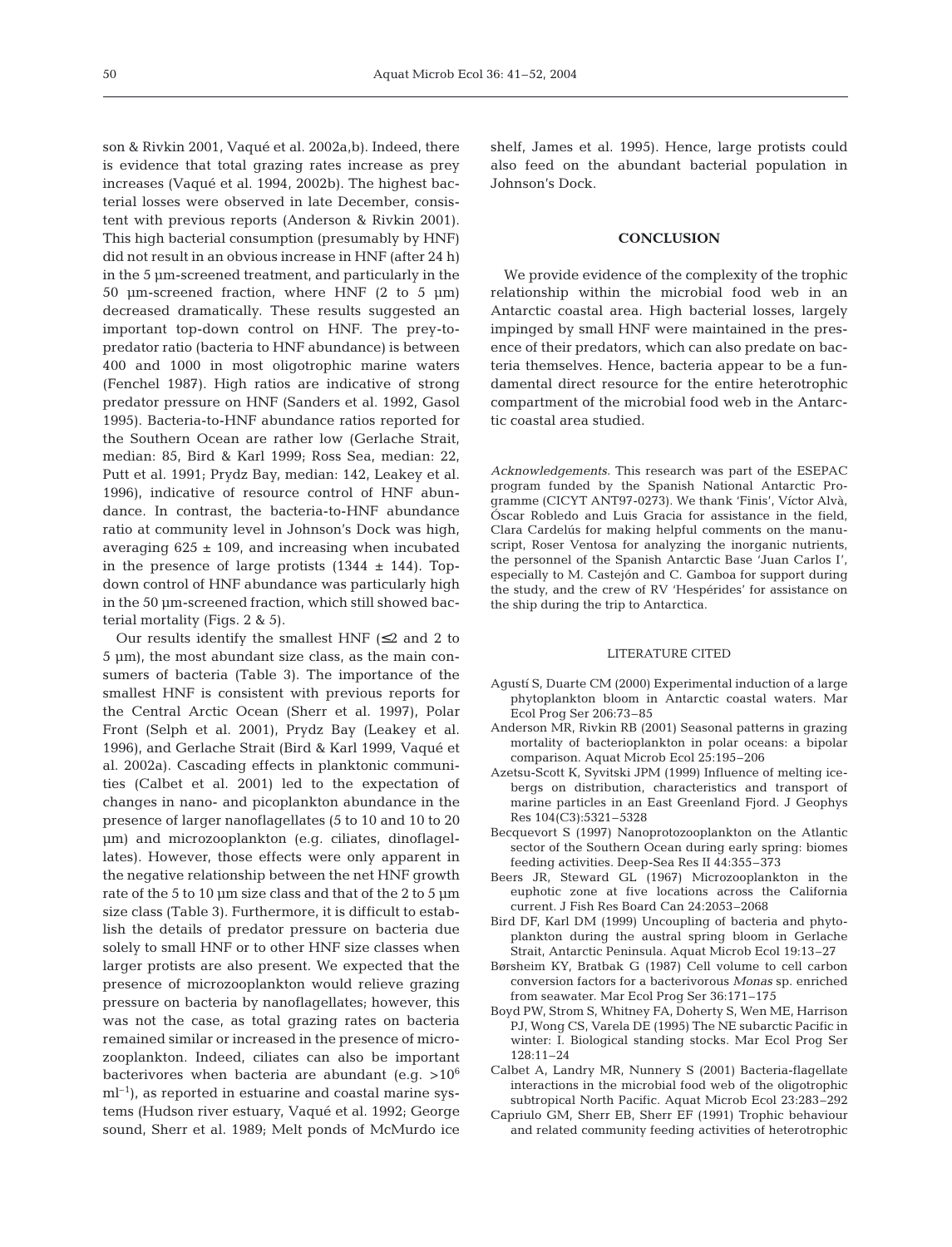marine protists. In: Reid PC, Turley CM, Burkill PH (eds) Protozoa and their role in marine processes. Springer-Verlag, Berlin, p 219–265

- Christaki U, Giannakourou A, Van Wambeke A, Gregori G (2001) Nanoflagellate predation on auto- and heterotrophic picoplankton in the oligotrophic Mediterranean Sea. J Plankton Res 23:1297–1310
- Fenchel T (1987) Ecology of protozoa—the biology of freeliving phagotrophic protist*s*. Springer-Verlag, Berlin
- Gasol JM (1995) A framework for the assessment of top-down vs botttom-up control of heterotrophic nanoflagellate abundance. Mar Ecol Prog Ser 113:291–300
- Gasol JM, Moran XAG (1999) Effects of filtration on bacterial activities and picoplankton community structure as assessed by flow cytometry. Aquat Microb Ecol 16: 251–264
- Güde H (1986) Loss processes influencing growth of planktonic bacterial population in Lake Constance. J Plankton Res 8:795–810
- Hansen HP, Coroleff F (1983) Determination of nutrients. In: Grasshoff K, Ehrharat M, Kremling K (eds) Methods of seawater analysis, 2nd edn. Verlag Chemie, Weinheim, p 159–228
- Harris R, Wiebe P, Lentz J, Skjoldal HR, Huntley M (eds) (2000 ) ICES zooplankton methodology manual. Academic Press, London
- James MR, Pridmore RD, Cummings VJ (1995) Planktonic communities of the melt ponds on the McMurdo Ice Shelf, Antarctica. Polar Biol 15:555–567
- Kuparinen J, Bjorsen PK (1992) Bottom up and top-down controls of the microbial food web in the Southern Ocean: experiments with manipulated microcosms. Polar Biol 12: 189–195
- Landry MR (1994) Methods and controls of measuring the grazing impact of planktonic protist. Mar Microb Food Webs 8:37–57
- Leakey RJG, Archer SD, Grey J (1996) Microbial dynamics in coastal waters of East Antarctica: bacterial production and nanoflagellate bacterivory. Mar Ecol Prog Ser 142:3–17
- Lynn DH, Montagnes DJS (1991) Global production of heterotrophic marine planktonic ciliates. In: Reid PC, Turley CM, Burkill PH (eds) Protozoa and their role in marine processes. Springer-Verlag, Berlin, p 281–307
- Marchant HJ, Scott FJ (1993) Uptake of sub-micrometre particles and dissolved organic material by Antarctic choanoflagellates. Mar Ecol Prog Ser 92:59–64
- Massana R, Gasol JM, Bjørnsen PK, Blackburn N and 5 others (1997) Measurement of bacterial size via image analysis of epifluorescence preparations: description of an inexpensive system and solutions to some of the most common problems. Sci Mar 61:397–407
- Menden-Deuer S, Lessard EJ (2000) Carbon to volume relationships, for dinoflagellates diatoms, and other protist plankton. Limnol Oceanogr 45:569–579
- Moisan T, Putt M, Stoecker D (1991) Bacterivory in McMurdo Sound: 2. Information from size fractionation experiments. Antarct J US 26:141–142
- Norland S (1993) The relationship between biomass and volume of bacteria. In: Kemp PF, Sheer BF, Sherr EB, Cole JJ (eds) Aquatic microbial ecology. Lewis Publishers, Boca Raton, FL, p 303–307
- Pace ML (1988) Bacterial mortality and the fate of bacterial production. Hydrobiologia 159:41–49
- Pace ML, McManus GB, Findlay SEG (1990) Planktonic community structure determines the fate of bacterial production in a temperate lake. Limnol Oceanogr 35:795–808
- Parsons TR, Maita Y, Lalli CM (1984) A manual of chemical

and biological methods for seawater analysis. Pergamon Press, Oxford

- Peters F, Marrasé C, Gasol JM, Sala MM, Arín L (1998) Effects of turbulence on bacterial growth mediated through food web interactions. Mar Ecol Prog Ser 172:293–303
- Porter KG, Feig YS (1980) The use of DAPI for identifying and counting the aquatic microflora. Limnol Oceanogr 25: 943–948
- Putt M, Stoecker DK (1989) An experimentally determined carbon:volume ratio for marine oligotrichous ciliates from estuarine and coastal waters. Limnol Oceanogr 34: 1097–1104
- Putt M, Stoecker D, Alsttat J (1991) Bacterivory in McMurdo Sound: 1. Grazing by heterotrophic nanoflagellates. Antarct J US 26:139–140
- Salat J, Marrasé C (1994) Exponential and linear estimations of grazing on bacteria: effects on changes in the proportion of marked cells. Mar Ecol Prog Ser 104:205–209
- Sanders RW (1991) Trophic strategies among heterotrophic flagellates. In: Patterson DJ, Larsen J (eds) The biology of free-living heterotrophic flagellates. Clarendon Press, Oxford, p 21–38
- Sanders RW, Caron D, Berninger UG (1992) Relationship between bacteria and heterotrophic nanoplankton in marine and fresh water: an inter-ecosystem comparison. Mar Ecol Prog Ser 86:1–14
- Selph KE, Landry MR, Allen CB, Calbet A, Christensen S, Bidigare RR (2001) Microbial community composition and growth dynamics in the Antarctic Polar Front and seasonal ice zone during late spring 1997. Deep-Sea Res II 48: 4059–4080
- Sherr EB, Sherr BF (1994) Bacterivory and herbivory: key roles of phagotrophic protists in pelagic food webs. Microbiol Ecol 28:223–235
- Sherr EB, Sherr BF (2002) Significance of predation by protists in aquatic microbial food webs. Antonie Leeuwenhoek 81:293–308
- Sherr BF, Sherr EB, Pedrós-Alió C (1989) Simultaneous measurement of bacterioplankton production and protozoan bacterivory in estuarine water. Mar Ecol Prog Ser 54: 209–219
- Sherr EB, Sherr BF, Fesenden L (1997) Heterotrophic protists in the central Arctic Ocean. Deep-Sea Res II 44:1665–1682
- Sieracki ME, Johnson PB, Sieburth JMcN (1985) Detection, enumeration and sizing of planktonic bacteria by image analyzed epifluorescence microscopy. Appl Environ Microbiol 49:799–810
- Simon M, Azam F (1989) Protein content and protein synthesis rates of planktonic marine bacteria. Mar Ecol Prog Ser 51:201–213
- Stoecker DK, Gifford DJ, Putt M (1994) Preservation of marine planktonic ciliates: losses and cell shrinkage during fixation. Mar Ecol Prog Ser 110:293–299
- Vaqué D, Pace ML, Findlay SEG, Lints D (1992) Fate of bacterial production in an heterotrophic ecosystem: grazing by protist and metazoans in the Hudson estuary. Mar Ecol Prog Ser 89:155–163
- Vaqué D, Gasol JM, Marrasé C (1994) Grazing rates on bacteria: the significance of methodology and ecological factors. Mar Ecol Prog Ser 109:263–274
- Vaqué D, Guixa-Boixereu N, Gasol JM, Pedrós-Alió C (2002a) Distribution of microbial biomass and importance of protists in regulating prokaryotic assemblages in three areas close to the Antarctic Peninsula in spring and summer 1995/96. Deep-Sea Res II 49:847–867
- Vaqué D, Calderón-Paz JI, Guixa-Boixereu N, Pedrós-Alió C (2002b) Spatial distribution of microbial biomes and activ-